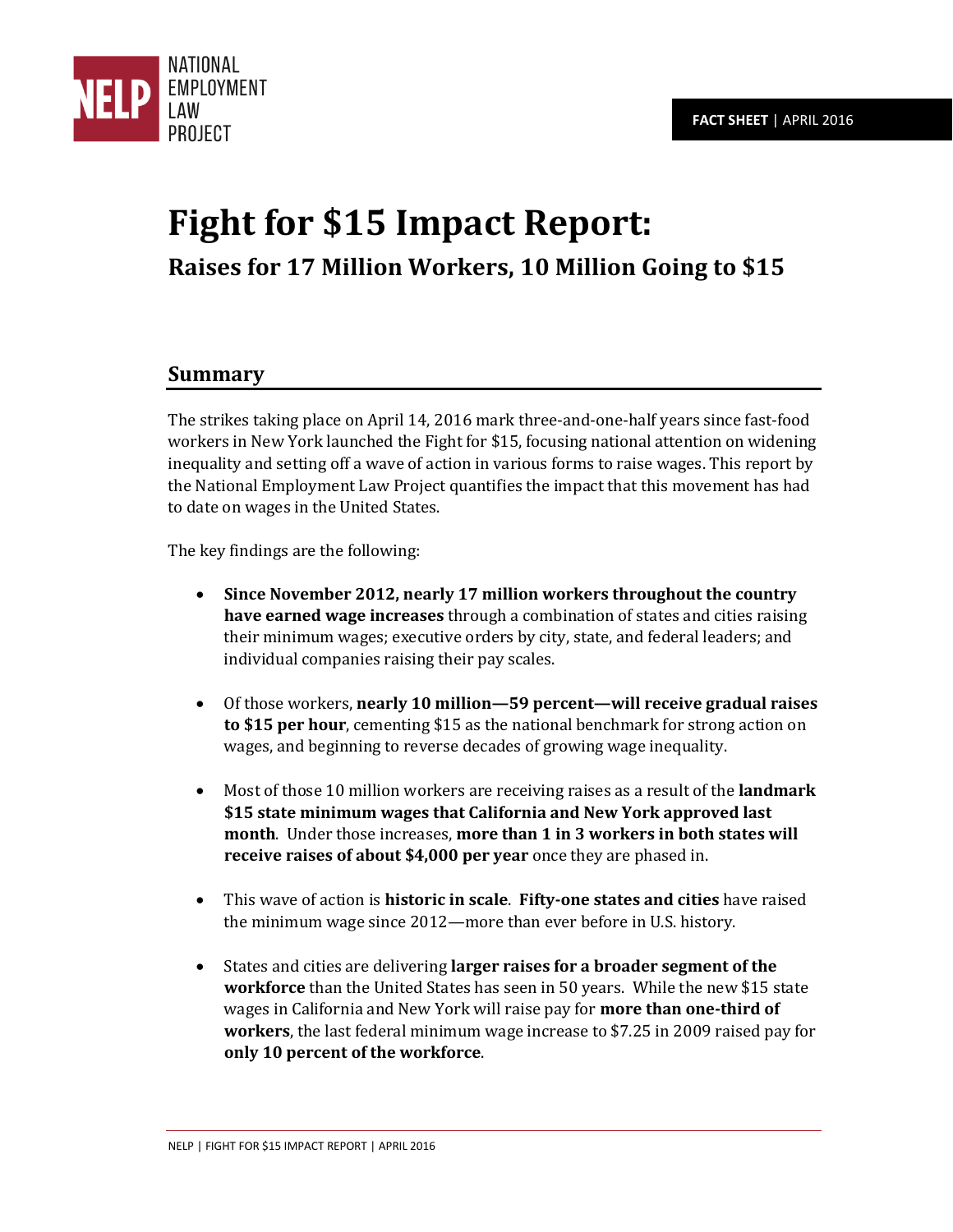#### **Findings**

The U.S. economy has tilted so far towards low-paying jobs that today 42 percent of America's workers earn less than \$15 per hour.<sup>1</sup> In November 2012, when fast-food workers first went on strike launching the Fight for \$15, they helped make the issue of income inequality and falling paychecks one of the nation's top economic issues. Since then, unprecedented numbers of states, cities, and individual employers have taken action to raise wages.

- **Since 2012, states, cities, the Obama Administration, and scores of private employers have raised pay for 17 million workers.**
- **Nearly 10 million of these workers—59 percent—will receive gradual raises to \$15** as a result of the Fight for \$15.
	- o **8.8 million through state \$15 wage increases**—chiefly the historic increases approved by California and New York last month. See Table 1.
	- o **863,000 through city \$15 wage increases**—such as those that Seattle, San Francisco, Los Angeles, and other cities approved over the past three years. See Table 1.
	- o And **88,000 through voluntary action by private employers such as Facebook, Aetna, and Nationwide Insurance** that have raised pay scales to \$15 or more for their employees or employees of their contractors. See Table 3.<sup>2</sup>
- **The other 7 million workers are receiving raises to levels below \$15.**
	- o **5 million through state and city wage increases to less than \$15**—15 states and 24 localities have approved raises to less than \$15 since 2012.
	- o **1.7 million through voluntary action by private employers** including 1.3 million alone at McDonalds and Walmart, which announced modest raises to \$10.3 Other retailers and food industry giants, including The Gap, Ikea, Target, and Starbucks, followed with similar raises. And high-road leader Costco raised its starting pay to \$13. See Table 3.
	- o **200,000 through President Obama's minimum wage executive order**—which raised pay to \$10.10 for employees of federal contractors. See Table 2.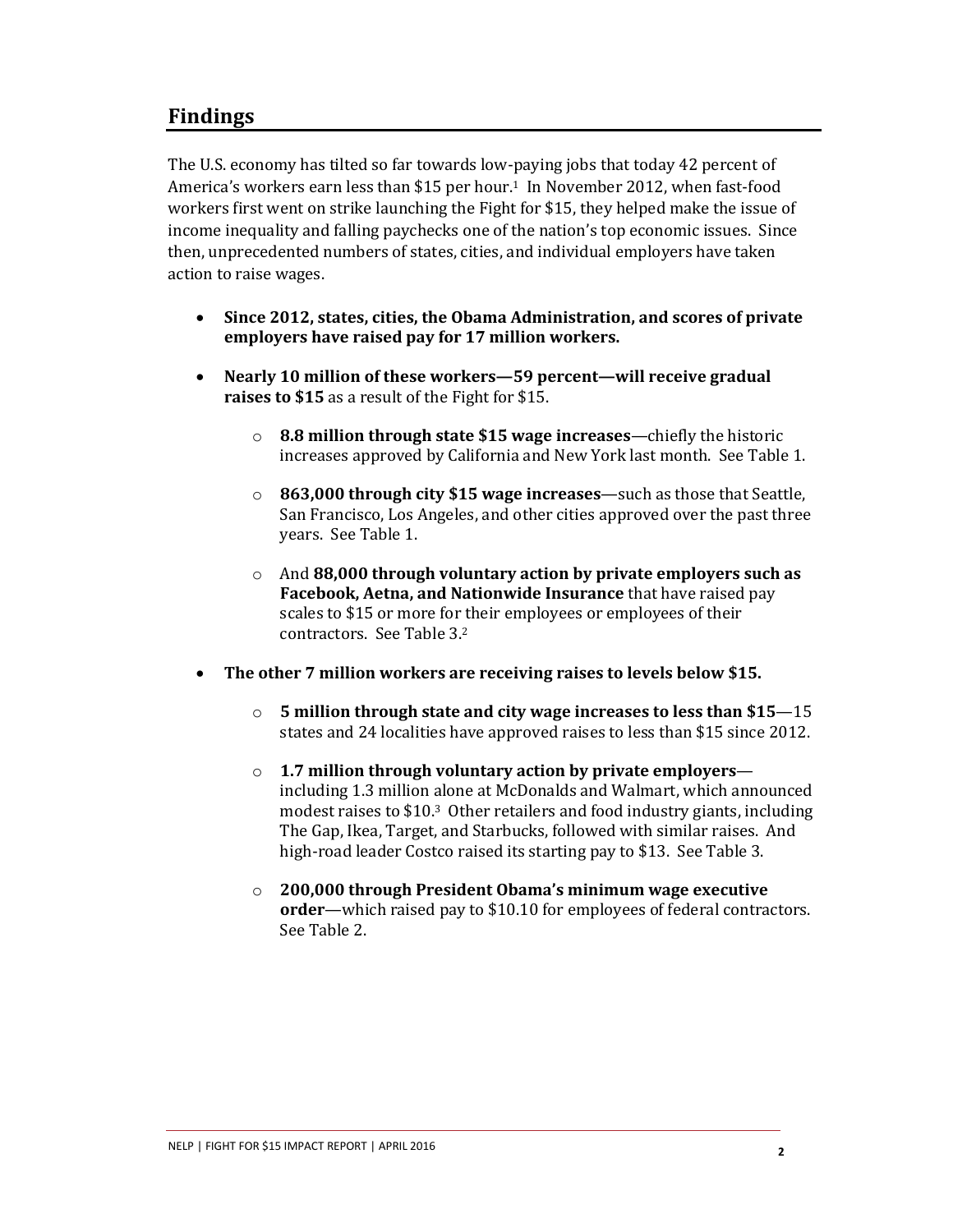- <span id="page-2-1"></span><span id="page-2-0"></span> This wave of action is **historic in scale** and is beginning to **reverse decades of growing wage inequality.**
	- o **A record 51 states and cities have raised their minimum wages since 2012—far more than ever before in U.S. history**. By contrast, in the years leading up to the last federal minimum wage increase in 2007, just 33 states and cities raised their wages.<sup>4</sup>
	- o These are the **most significant minimum wage increases** that the nation has seen since Harry Truman nearly doubled the U.S. minimum wage in 1950.5 The landmark California and New York \$15 minimum wages will **raise pay broadly for more than 1 in 3 workers in the two states by about \$4,000 per year**. <sup>6</sup> That's **more than three times the share** of workers that received raises under the last federal minimum wage increase. That increase to \$7.25 in 2009 raised pay for just 10 percent of the workforce—a small segment of workers at the very bottom.<sup>7</sup>
	- o **Nearly a dozen campaigns for \$15 minimum wages are currently underway** across the country, including in New Jersey, Massachusetts, Connecticut, Washington D.C., Minneapolis, and Montgomery County, Maryland, among others.**<sup>8</sup>**
	- o **In Congress, support for a \$15 minimum wage has been growing steadily**, with a broad array of Democrats, including Kirsten Gillibrand, Dick Durbin, Chris Van Hollen, Elizabeth Warren, Sherrod Brown, and 47 other members of the House and Senate, joining Bernie Sanders to cosponsor a \$15 federal minimum wage. 9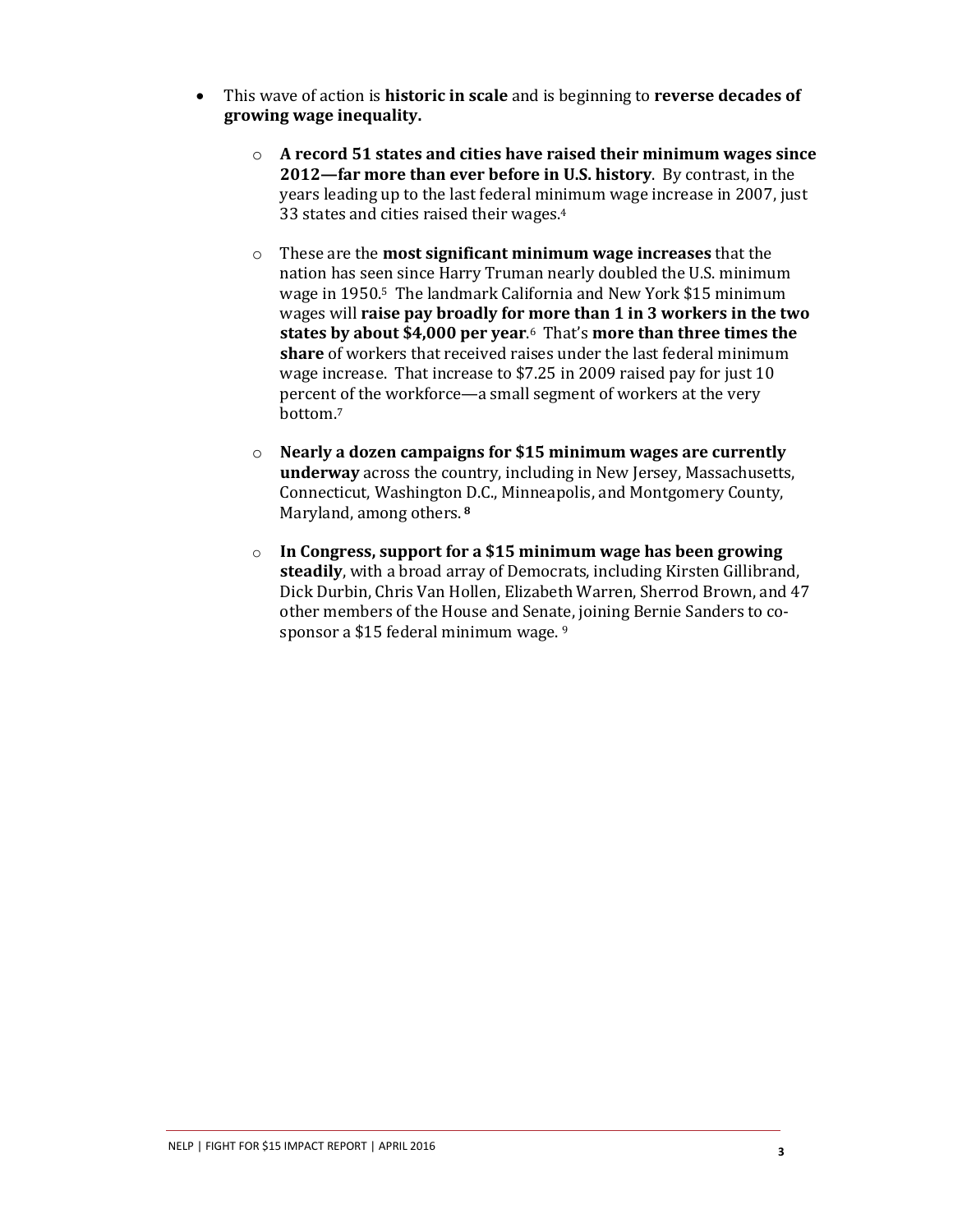| Jurisdiction                                                                 | <b>Wage and Phase-In Schedule</b>                                                                                                      | <b>Workers</b><br><b>Affected</b> |
|------------------------------------------------------------------------------|----------------------------------------------------------------------------------------------------------------------------------------|-----------------------------------|
| California                                                                   | \$15.00 (2022-2023)                                                                                                                    | 5,647,0006                        |
| New York                                                                     | \$15.00 (2019-2020 NYC; 2022 Long Island<br>& Westchester County); \$12.50 (2021<br>Upstate, projected to phase up to \$15 by<br>2023) | 3,100,0006                        |
| Massachusetts (Medicaid<br>home care workers)                                | \$15.00 (2018)                                                                                                                         | 35,00010                          |
| New York (fast food)                                                         | \$15.00 (Dec. 2018 NYC; July 2021<br>statewide)                                                                                        | (included in NY<br>total)         |
| New York (state<br>workers)                                                  | \$15.00 (Dec. 2018 NYC; July 2021 statewide                                                                                            | (included in NY<br>total)         |
| New York (state<br>universities & colleges)                                  | \$15.00 (2018-2021)                                                                                                                    | (included in NY<br>total)         |
| <b>State Subtotal</b>                                                        |                                                                                                                                        | 8,782,000                         |
| Los Angeles City, CA                                                         | \$15.00 (2020)                                                                                                                         | 609,00011                         |
| Los Angeles County, CA                                                       | \$15.00 (2020-2021)                                                                                                                    | (included in CA<br>total)         |
| San Francisco, CA                                                            | \$15.00(2018)                                                                                                                          | 143,00012                         |
| Mountain View, CA                                                            | \$15.00 (2018)                                                                                                                         | (included in CA<br>total)         |
| Emeryville, CA                                                               | \$15.00 (2018)                                                                                                                         | (included in CA<br>total)         |
| Santa Monica, CA                                                             | \$15.00 (2020-2021); \$15.37 (2017 for<br>hotels, motels & businesses within<br>them)                                                  | (included in CA<br>total)         |
| Sonoma County, CA<br>(city contractors)                                      | \$15.00 (2016-2020)                                                                                                                    | (included in CA<br>total)         |
| El Cerrito, CA                                                               | \$15.00 (2019)                                                                                                                         | (included in CA<br>total)         |
| Seattle, WA                                                                  | \$15.00 (2017-2021)                                                                                                                    | 102,000                           |
| SeaTac, WA                                                                   | \$15.00(2014)                                                                                                                          | 6,300                             |
| New York, NY (city<br>workers & non-profit<br>human services<br>contractors) | \$15.00 (2018)                                                                                                                         | (included in NY<br>total)         |
| Syracuse, NY (city<br>workers)                                               | \$15.00 (2020)                                                                                                                         | (included in NY<br>total)         |
| Buffalo, NY (city workers)                                                   | \$15.00 (2021)                                                                                                                         | (included in NY<br>total)         |

### **Table 1: \$15 Minimum Wage Increases Since Nov. 2012[8](#page-2-0)**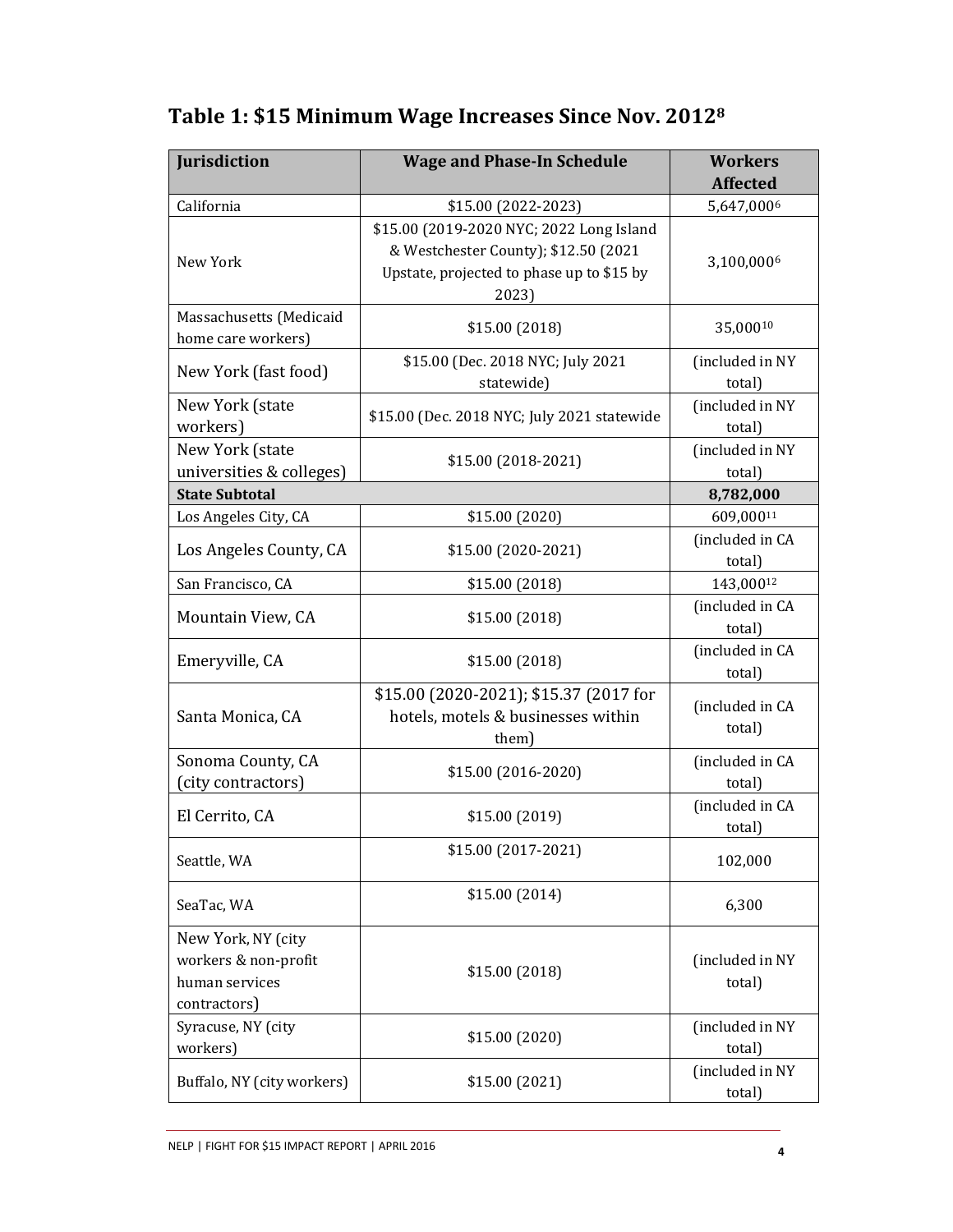| Rochester, NY (city          | \$15.00 (2021) | (included in NY |
|------------------------------|----------------|-----------------|
| workers)                     |                | total)          |
| Pittsburgh, PA (city         | \$15.00(2021)  | 300             |
| workers)                     |                |                 |
| Portland, OR (city           | \$15.00(2015)  | 175             |
| workers)                     |                |                 |
| Greensboro, NC (city         | \$15.00 (2020) | 245             |
| workers)                     |                |                 |
| Missoula, MT (city           | \$15.00(2018)  | 16              |
| workers)                     |                |                 |
| Jersey City, NJ (city        |                | 500             |
| workers)                     | \$15.00(2016)  |                 |
| East Orange, NJ (city        |                | 158             |
| workers)                     | \$15.00 (2018) |                 |
| Bloomfield, NJ (city         |                | 400             |
| workers)                     | \$15.00        |                 |
| Milwaukie, OR (city          |                | no estimate     |
| workers)                     | \$15.00        |                 |
|                              | \$15.00(2018)  | no estimate     |
| Newark, NJ (city workers)    |                |                 |
| San Marcos, TX               |                |                 |
| (employees of businesses     | \$15.00(2016)  | no estimate     |
| receiving tax incentives)    |                |                 |
| <b>Local Subtotal</b>        |                | 863,094         |
| <b>State and Local Total</b> |                | 9,645,094       |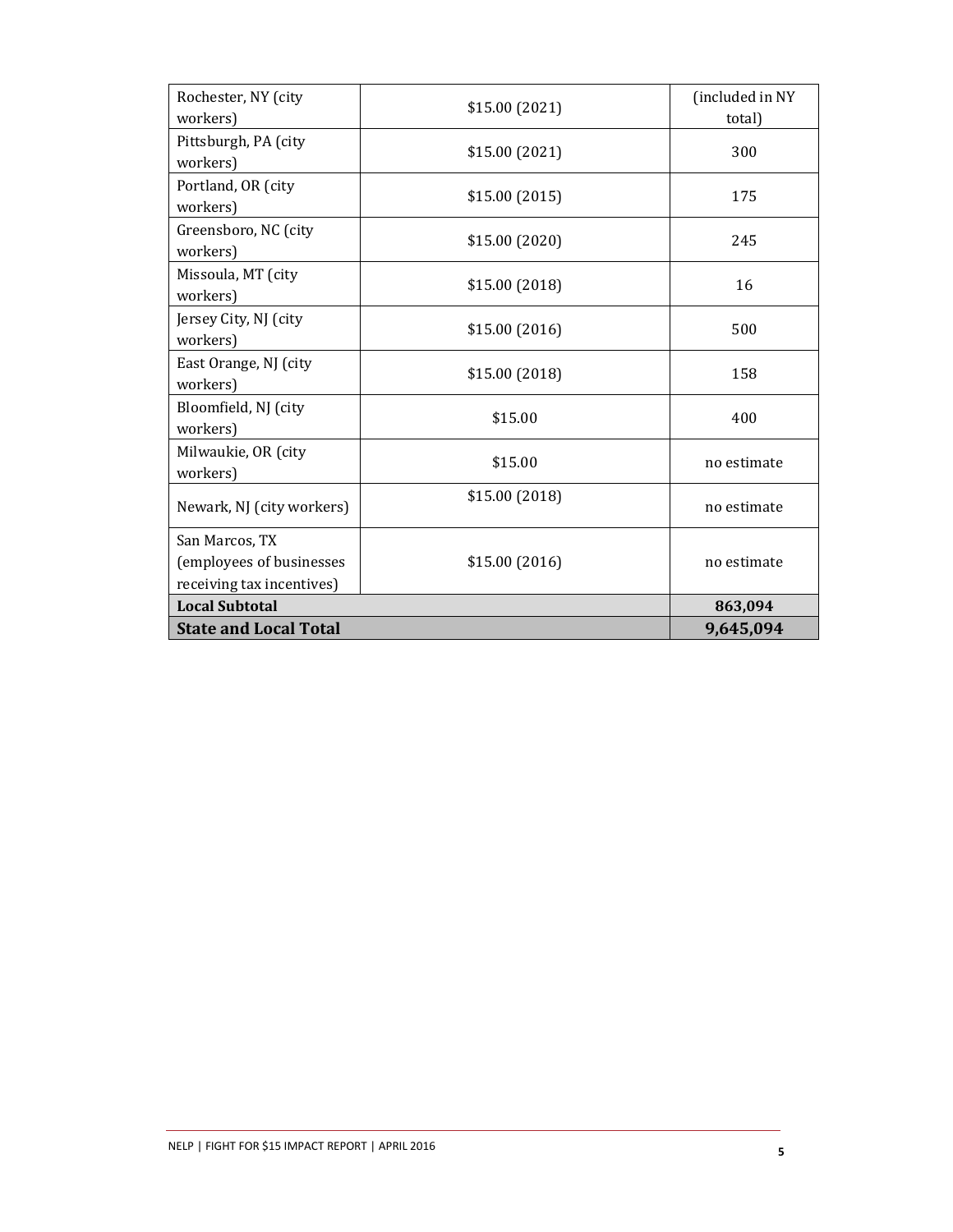| Jurisdiction                  | <b>Wage and Phase-In Schedule</b> | <b>Workers</b>                     |
|-------------------------------|-----------------------------------|------------------------------------|
|                               |                                   | <b>Affected</b>                    |
| Arkansas                      | \$8.50 (2017)                     | 44,000                             |
| Alaska                        | \$9.75 (2016)                     | 48,000                             |
| Connecticut                   | \$10.10(2017)                     | 227,000                            |
| Delaware                      | \$8.25(2015)                      | 40,000                             |
| Hawaii                        | \$10.10 (2018)                    | 99,000                             |
| Maryland                      | \$10.10(2018)                     | 455,000                            |
| Michigan                      | \$9.25 (2018)                     | 1,000,000                          |
| Minnesota                     | \$9.50 (2016)                     | 356,800                            |
| Nebraska                      | \$9.00 (2016)                     | 146,000                            |
| New Jersey                    | \$8.25 (2015)                     | 429,000                            |
| Oregon                        | \$12.50, \$13.50, \$14.75 (20122) | 623,300                            |
| Rhode Island                  | \$9.00 (2015)                     | 12,000                             |
| South Dakota                  | \$8.50 (2015)                     | 64,000                             |
| Vermont                       | \$10.50 (2018)                    | 57,000                             |
| West Virginia                 | \$8.75 (2016)                     | 114,000                            |
| <b>State Subtotal</b>         |                                   | 4,320,100                          |
| Chicago, IL                   | \$13.00 (2019)                    | 410,000                            |
| Tacoma, WA                    | \$12.00 (2018)                    | 55,400                             |
| Bernalillo County, NM         | \$8.50 (2014)                     | 10,000                             |
| Las Cruces, NM                | \$10.10 (2019)                    | 17,500                             |
| Santa Fe County, NM           | \$10.66 (2014)                    | 28,000                             |
| Portland, ME                  | \$10.68 (2017)                    | 13,200                             |
| Bangor, ME                    | \$9.75 (2019)                     | 4,000                              |
| Johnson County, IA            | \$10.10(2017)                     | 14,600                             |
| Washington, DC                | \$11.50 (2016)                    | 40,000                             |
| Lexington, KY                 | \$10.10 (2018)                    | 41,00014                           |
| Montgomery County, MD         | \$11.50 (2017)                    | 80,000                             |
| Prince George's County,<br>MD | \$11.50 (2017)                    | Unknown                            |
| Louisville, KY                | \$9.00 (2017)                     | (not in force;<br>court challenge) |
| Richmond, CA                  | \$13.00 (2018)                    | (included in CA<br>total, Table 1) |
| Berkeley, CA                  | \$12.53(2016)                     | (included in CA<br>total, Table 1) |
| Oakland, CA                   | \$12.25(2015)                     | (included in CA<br>total, Table 1) |
| Sunnyvale, CA                 | \$10.30 (2015)                    | (included in CA<br>total, Table 1) |
| Palo Alto, CA                 | \$11.00(2016)                     | (included in CA<br>total, Table 1) |

## **Table 2: Minimum Wage Increases Below \$15 Since Nov. 2012<sup>13</sup>**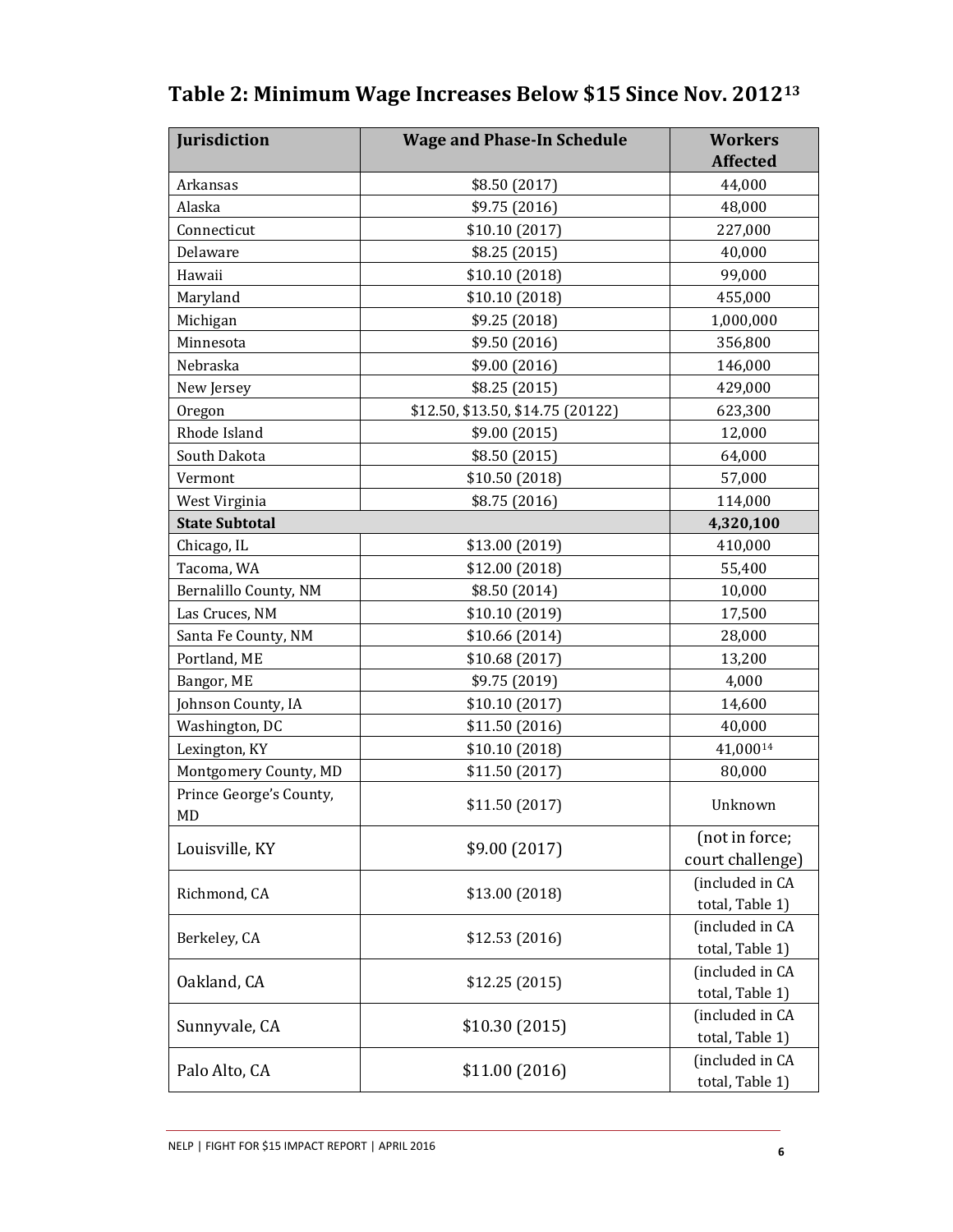|                         | \$12.50(2020)  | (included in CA      |
|-------------------------|----------------|----------------------|
| Sacramento, CA          |                | total, Table 1)      |
|                         |                | (included in CA      |
| Long Beach, CA          | \$13.00(2019)  | total, Table 1)      |
|                         |                | (included in CA      |
| Santa Clara, CA         | \$11.00(2016)  | total, Table 1)      |
| Kansas City, MO         | \$13.00 (2020) | (not in force; court |
|                         |                | challenge)           |
| St. Louis, MO           | \$11.00(2018)  | (not in force; court |
|                         |                | challenge)           |
| Birmingham, AL          | \$10.10(2017)  | (not in force;       |
|                         |                | blocked by state     |
|                         |                | legislature)         |
| <b>Local Subtotal</b>   |                | 713,700              |
| Obama Executive Order   |                | 200.00015            |
| for Federal Contractors | \$10.10(2015)  |                      |
| <b>Federal Subtotal</b> |                | 200,000              |
| <b>Under \$15 Total</b> |                | 5,233,800            |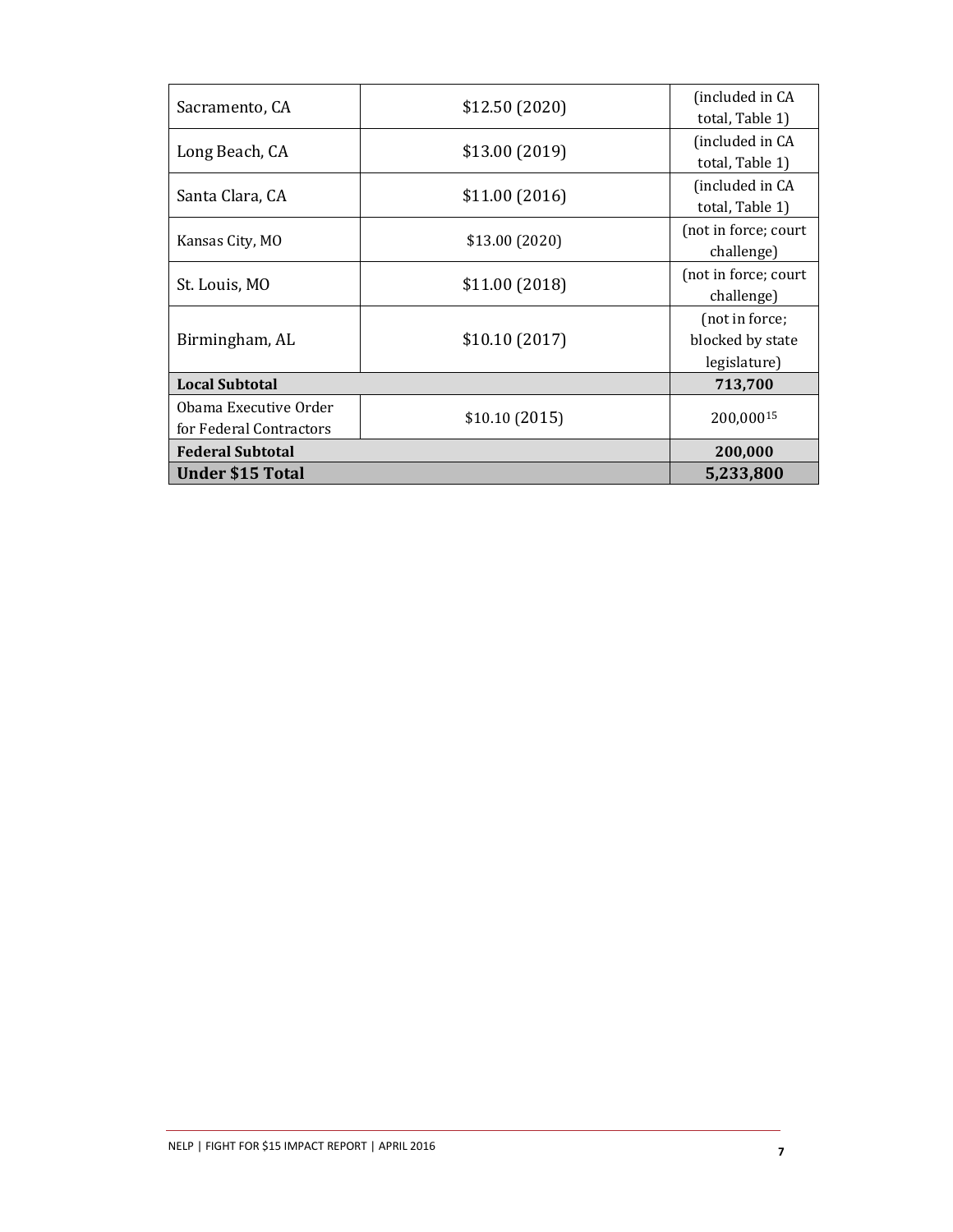# **Table 3: Employers Voluntarily Raising Pay<sup>16</sup>**

|                                                           | <b>Wage &amp; Phase-</b> |                                                                 | <b>Workers</b>  |
|-----------------------------------------------------------|--------------------------|-----------------------------------------------------------------|-----------------|
| <b>Employer &amp; State</b>                               | In Year                  | <b>Type of Policy</b>                                           | <b>Affected</b> |
| Minimum Pay of Approx. \$15 or More                       |                          |                                                                 |                 |
|                                                           |                          | Company Policy - Univ.                                          |                 |
| University of California                                  | \$15.00 (2017)           | Employees and                                                   | 3,200           |
|                                                           |                          | Contractors                                                     |                 |
| C1 Bank (FL)                                              | \$15.00 (2015)           | <b>Company Policy</b>                                           | 30              |
| First Green Bank                                          | \$14.90 (2015)           | <b>Company Policy</b>                                           | 10              |
| JM Family Enterprises (FL)                                | \$16.00(2015)            | <b>Company Policy</b>                                           | 1,000           |
| John Hopkins Hospital (MD)                                | \$15.00 (2017)           | <b>Collective Bargaining</b><br>Agreement                       | 2,000           |
| Lynn Community Center<br>(MA)                             | \$15.00 (2016)           | <b>Collective Bargaining</b><br>Agreement                       | 550             |
| Curriculum Associates (MA)                                | \$15.00 (2015)           | <b>Company Policy</b>                                           | 22              |
|                                                           |                          | <b>Collective Bargaining</b>                                    |                 |
| <b>Boston Medical Center (MA)</b>                         | \$15.12 (2016)           | Agreement                                                       | 200             |
| Tufts Medical Center (MA)                                 | \$15.00 (2017)           | <b>Company Policy</b>                                           | 225             |
| <b>Beth Israel Deaconess</b><br>Medical Center (MA)       | \$15.00 (2016)           | <b>Company Policy</b>                                           | 850             |
| Bridj (MA)                                                | \$15.00 (2015)           | <b>Company Policy</b>                                           | 40              |
| Moo Cluck Moo (MI)                                        | \$15.00 (2013)           | <b>Company Policy</b>                                           | 20              |
| Alina Health Hospitals (MN)                               | \$15.00 (2018)           | <b>Collective Bargaining</b><br>Agreement - Service<br>workers  | 3,000           |
| University of Minnesota<br>(MN)                           | \$15.00                  | <b>Collective Bargaining</b><br>Agreement - Clerical<br>workers | 1,500           |
| University of Rochester<br>Medical Center (NY)            | \$15.00 (2017)           | <b>Collective Bargaining</b><br>Agreement - Service<br>workers  | 1,700           |
| Hudson River Healthcare<br>(NY)                           | \$15.00 (2015)           | <b>Company Policy</b>                                           | 180             |
| Hello Alfred (NY)                                         | \$18.00 (2016)           | <b>Company Policy</b>                                           | 100             |
| Ruby Receptionists (OR)                                   | \$15.00 (2015)           | <b>Company Policy</b>                                           | 150             |
| Duquesne University (PA)                                  | \$16.00 (2015)           | <b>Company Policy</b>                                           | 100             |
| Washington Hospital (PA)                                  | \$15.00                  | <b>Collective Bargaining</b><br>Agreement                       | 400             |
| University of Pittsburgh<br>Medical Center (PA)           | \$15.00 (2021)           | <b>Collective Bargaining</b><br>Agreement                       | 10,000          |
| Golden Living, Genesis<br>Healthcare & Oak Health<br>(PA) | \$15.00                  | <b>Collective Bargaining</b><br>Agreement                       | 5,000           |
| Seattle Central Co-Op<br>Grocery Store (WA)               | \$15.36 (2015)           | <b>Collective Bargaining</b><br>Agreement                       | 125             |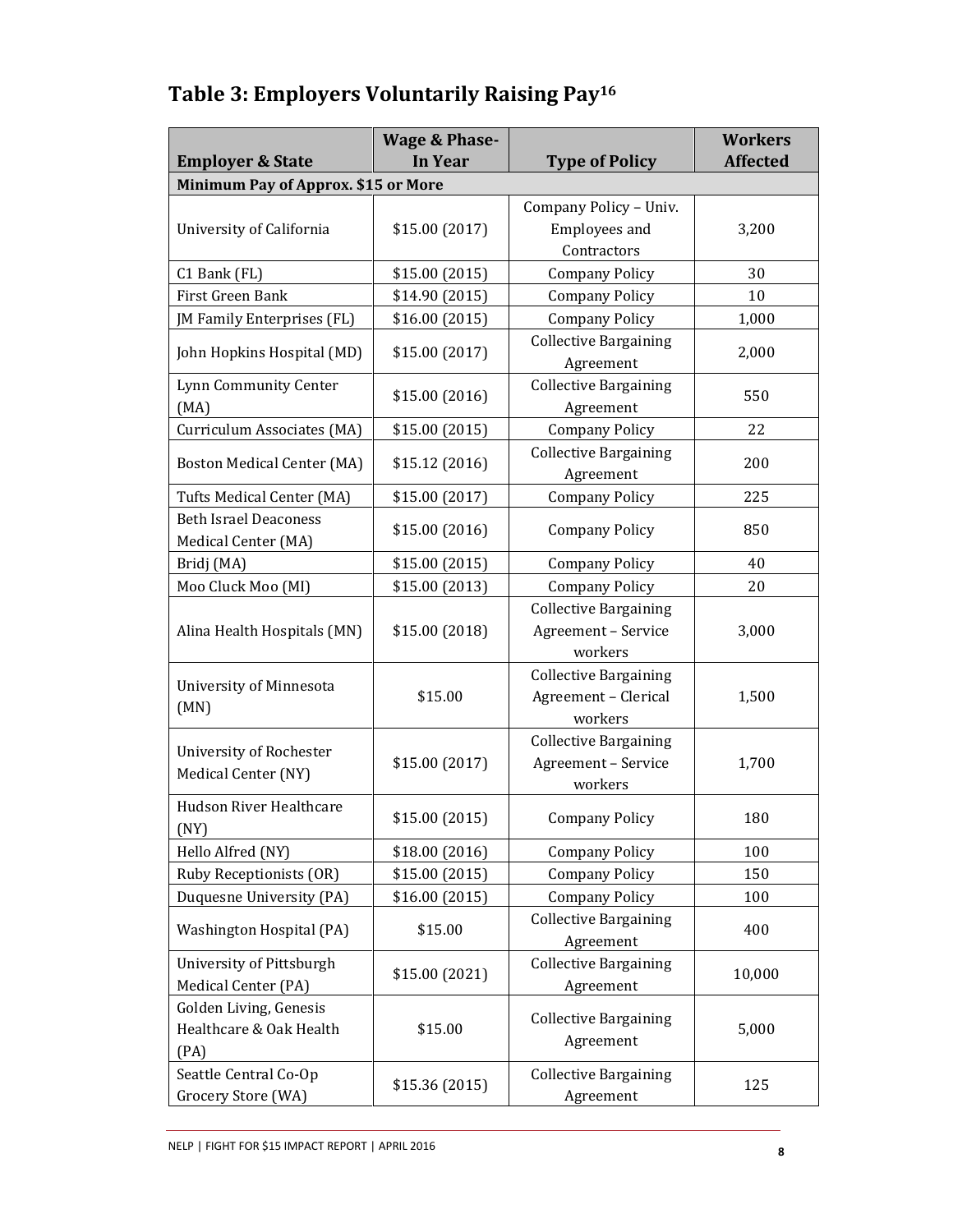| University of Washington<br>(WA)                                         | \$15.00 (2017)               | <b>Company Policy</b>                         | 5,500     |
|--------------------------------------------------------------------------|------------------------------|-----------------------------------------------|-----------|
| Aetna                                                                    | \$16.00(2015)                | <b>Company Policy</b>                         | 15,700    |
| Amalgamated Bank                                                         | \$15.00(2015)                | <b>Collective Bargaining</b><br>Agreement     | 425       |
| <b>Endurance International</b><br>Group                                  | \$14.00 (2015)               | <b>Company Policy</b>                         | 1,500     |
| Nationwide Mutual<br>Insurance                                           | \$15.00 (2015)               | <b>Company Policy</b>                         | 900       |
| Internet Truck Stop (ID)                                                 | \$15.00                      | <b>Company Policy</b>                         | 110       |
| <b>Washington Home Care</b><br>Workers (WA)                              | \$15.40 (2017)               | <b>Collective Bargaining</b><br>Agreement     | 33,000    |
| Facebook (CA)                                                            | \$15.00 (2015)               | Company Policy -<br>Contractors               | Unknown   |
| Maple (NY)                                                               | \$14.00                      | <b>Company Policy</b>                         | Unknown   |
| New York University (NY)                                                 | \$15.00 (2019)               | Company Policy -<br><b>Students</b>           | Unknown   |
| Columbia University (NY)                                                 | \$15.00 (2019)               | Company Policy -<br>Students                  | Unknown   |
| <b>Private Employers Paying \$15+ Subtotal</b>                           |                              |                                               | 87,537    |
| <b>Other Pay Increase</b>                                                |                              |                                               |           |
| Missouri home care<br>workers                                            | \$10.15                      | <b>Collective Bargaining</b><br>Agreement     | 10,000    |
| McDonald's                                                               | \$10.00(2016)                | Company Policy - Corp.<br><b>Owned Stores</b> | 90,000    |
| Walmart                                                                  | \$10.00 (2016)               | <b>Company Policy</b>                         | 1,200,000 |
| TJX Companies (TJ Maxx,<br>Marshalls, HomeGoods,<br>Sierra Trading Post) | \$10.00(2016)                | <b>Company Policy</b>                         | 79,200    |
| Gap Inc.                                                                 | \$10.00(2015)                | <b>Company Policy</b>                         | 65,000    |
| Ikea                                                                     | \$10.76 (2015)               | <b>Company Policy</b>                         | 5,500     |
| Target                                                                   | \$9.00 (2015)                | <b>Company Policy</b>                         | 76,200    |
| Starbucks                                                                | <b>Varies</b> (2015)         | <b>Company Policy</b>                         | 50,000    |
| Costco                                                                   | \$13.00 or \$13.50<br>(2016) | <b>Company Policy</b>                         | 67,600    |
| California State University                                              | Varies                       | <b>Collective Bargaining</b><br>Agreement     | 26,000    |
| Private Employers Offering Other Pay Increase Subtotal                   |                              |                                               | 1,669,500 |
| <b>Private Employer Total</b>                                            |                              |                                               | 1,757,037 |